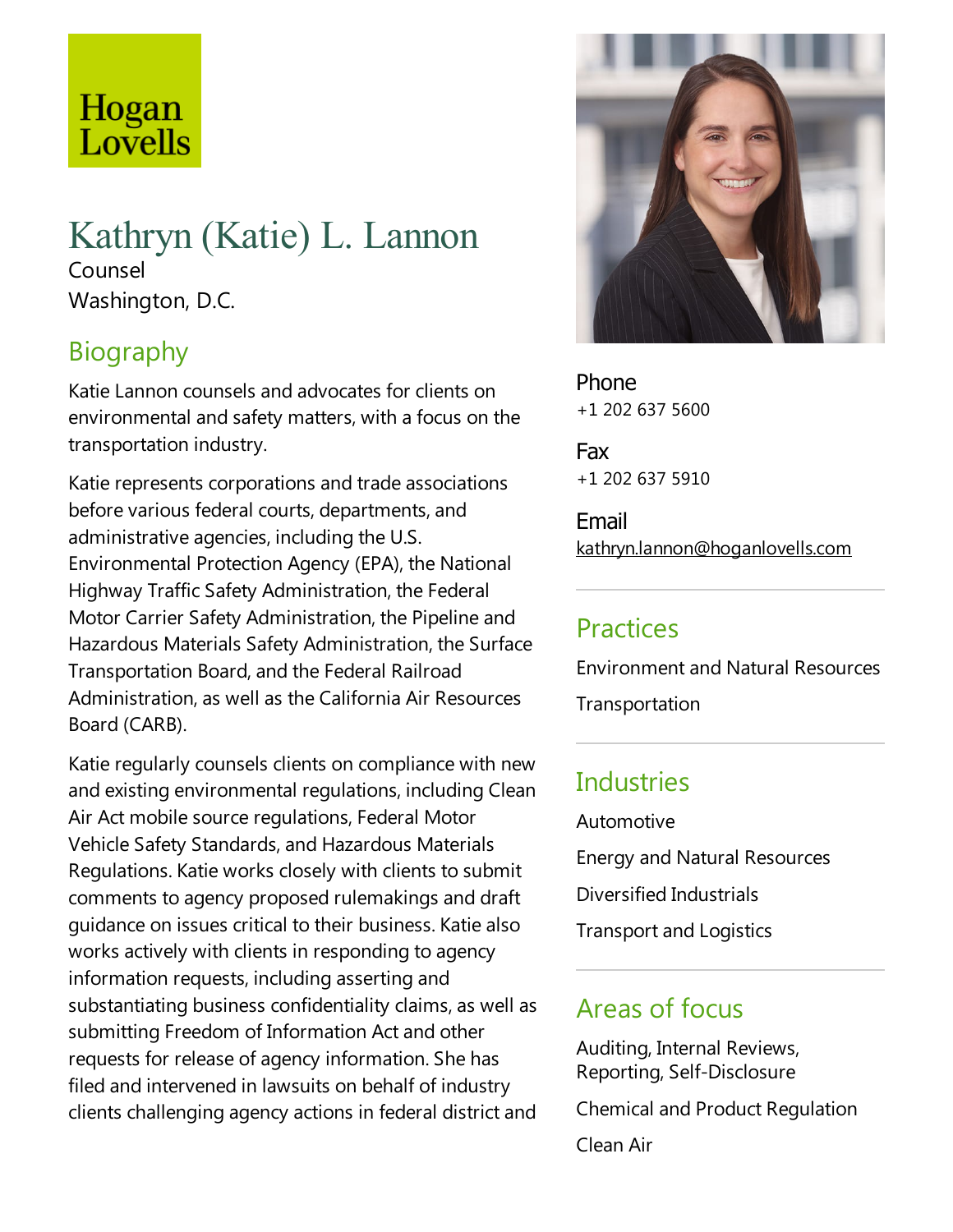appellate courts under the Clean Air Act, Clean Water Act, Endangered Species Act, Administrative Procedure Act, and Freedom of Information Act.

Katie served as an adjunct professor with the Journal of Energy and Environmental Law at The George Washington University Law School for five years. Prior to joining our legal practice, Katie served as a judicial law clerk to the Honorable Emily C. Hewitt, Chief Judge of the U.S. Court of Federal Claims. Prior to attending law school, Katie worked as a wilderness program director and outdoor instructor.

### Representative experience

Providing ongoing regulatory compliance advice to transportation sector clients.

Negotiating with EPA and DOJ consent decrees and implementing mitigation plans for alleged Clean Air Act violations.

Assisting manufacturers of passenger vehicles and heavy-duty and nonroad engines in obtaining certificates of conformity from theEPA and executive orders from CARB.

Responding to EPA and CARB information requests under the Clean Air Act.

Intervening on behalf of clients to protect their confidential business information in litigation between the EPA and competitors.

# Awards and rankings

- $\blacksquare$  Transport: Rail and Road Litigation and Regulation, Rising Star, Legal 500 US, 2019-2021
- **T** Transport: Rail and Road Litigation and Regulation, Recommended, Legal 500 US, 2020

# Latest thinking and events

**News** 

D.C. Circuit says trailers are not "motor vehicles"

Environmental Litigation

Permit Negotiations and Appeals

Rulemaking and Legislative **Advocacy** 

Transportation Safety

### Education and admissions

#### Education

J.D.,The George Washington University Law School, with highest honors, Order of the Coif, 2009

B.S., Davidson College, 1999

#### **Memberships**

American Bar Association (Section of Environment, Energy, and Resources)

DC Bar Association (Environment, Energy,and Natural Resources Section)

Women's Council on Energy and the Environment (WCEE)

#### Bar admissions and qualifications

District of Columbia

Virginia

North Carolina

#### Court admissions

U.S. Court of Appeals, District of Columbia Circuit

U.S. Court of Federal Claims

**News**